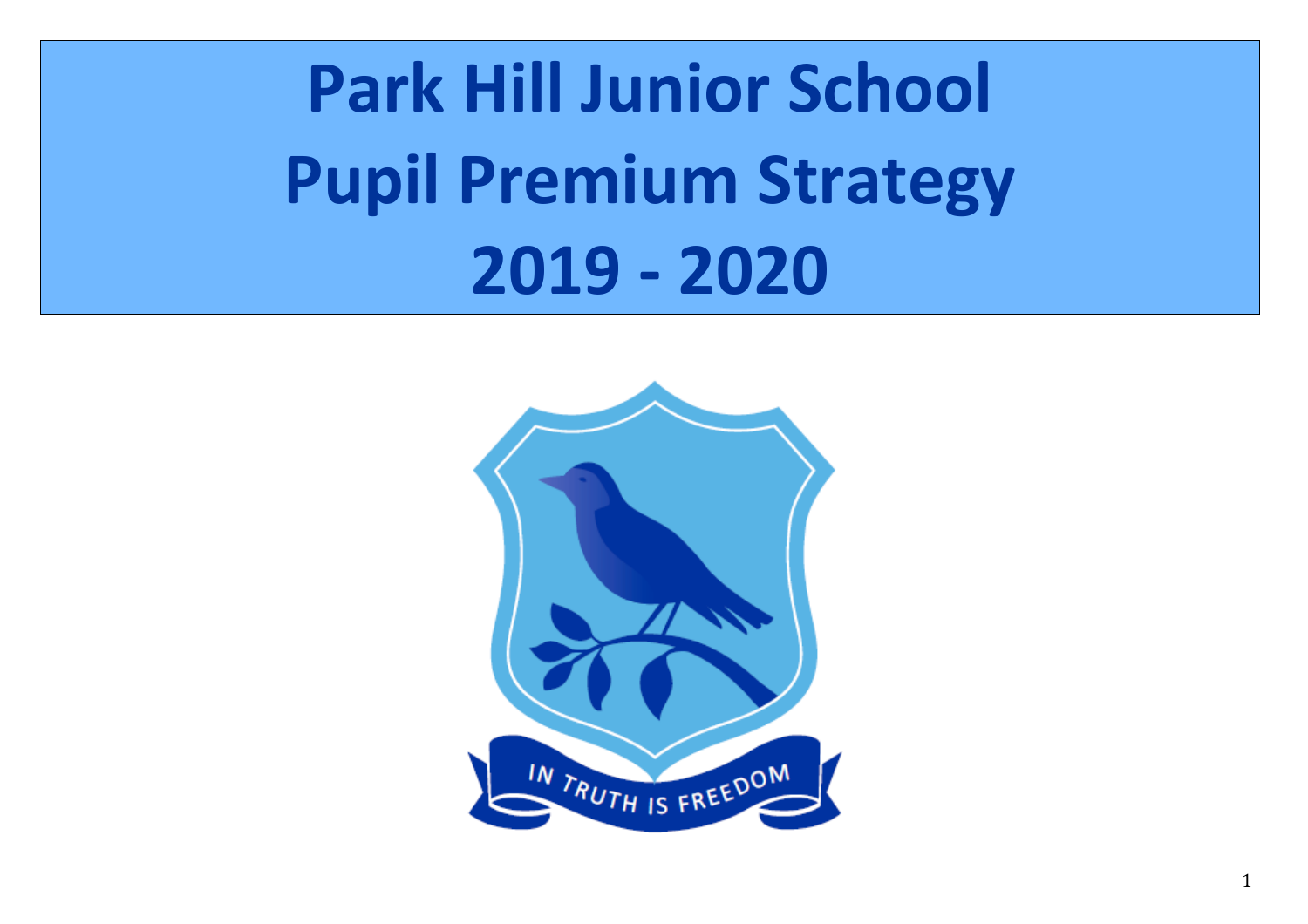#### **Introduction**

From September 2019, schools are being encouraged to move away from full annual reviews of their strategy and consider a multi-year strategy. For instance over a 3 year period. (A longer-term strategy -ESFA & DFE Guidance - 17<sup>th</sup> June 2019)

Therefore, PHJS Pupil Premium Strategy will be reviewed fully every 3 years with an annual light touch. This will focus us on what has begun to work with our pupil premium children and taking into consideration the high crossover with SEND pupils.

We believe that taking a longer view of the support the grant will provide and how this is aligned with our school development plan will aid our planning with recruitment. expenditure, teaching practice and staff development.

#### **Overview**

Pupil Premium funding is received by all schools for pupils whose family income falls below a level that would enable the family to access a range of state benefits. Evidence shows that children from such families and those whose lives might otherwise be in turmoil are less likely to make appropriate age level progress than those from more generous family circumstances.

The school is required to direct funding received for the benefit of those children and to provide support and interventions to children and sometimes their families. This support must close the educational gap between the progress and attainment of disadvantaged children and those that are not disadvantaged, both in our school and against national norms.

This spending is reviewed and scrutinised carefully by our Local Advisory Board (LAB). They are required to make sure that money is spent on support that demonstrably improves the educational attainment and progress of the Pupil Premium children, proportionate to the amount of money spent on particular initiatives. The Local Advisory Board is also required to review the effectiveness of all interventions. We strive to discontinue those that are not delivering appropriate educational benefits. In making provision for socially disadvantaged pupils, we recognise that not all pupils who are in receipt of free school meals will be socially disadvantaged. Also, not all pupils who are socially disadvantaged are registered or qualify for free school meals and/or pupil premium funding.

Our strategy is heavily biased towards the support we can offer families because the barriers created in the learning of pupils for which we receive funding is deeply rooted on the influences of their home life.

At Park Hill Junior School, we therefore recognise and value the huge impact a child's family has on their learning. We also appreciate the challenges many of our families face in their daily lives. Raising children is a challenge for parents from all walks of life. However, parents who experience social and economic disadvantages face particular challenges in trying to meet the needs of their children. Disadvantage has a negative impact upon family functioning and child development (Brooks-Gunn & Duncan, 1997; Evans, 2004). The chronic stress associated with poverty, for example, can impact upon an adult's parenting capacity (Centre for Community Child Health, 2009). Research demonstrates that involvement in high quality early childhood and parenting support programs can alleviate some of the negative impacts of disadvantage on young children and families (Gross et al., 2003; Gross et al., 2009; Melhuish, 2003; Webster-Stratton, 1998).

**2018 -19 Impact Statement – Although Key Stage 2 data shows that we are better than national in writing, reading and combined, our internal data is telling us that we still need to make our interventions tighter so all targeted approaches are fully tracked, monitored and acted upon in a timelier way.**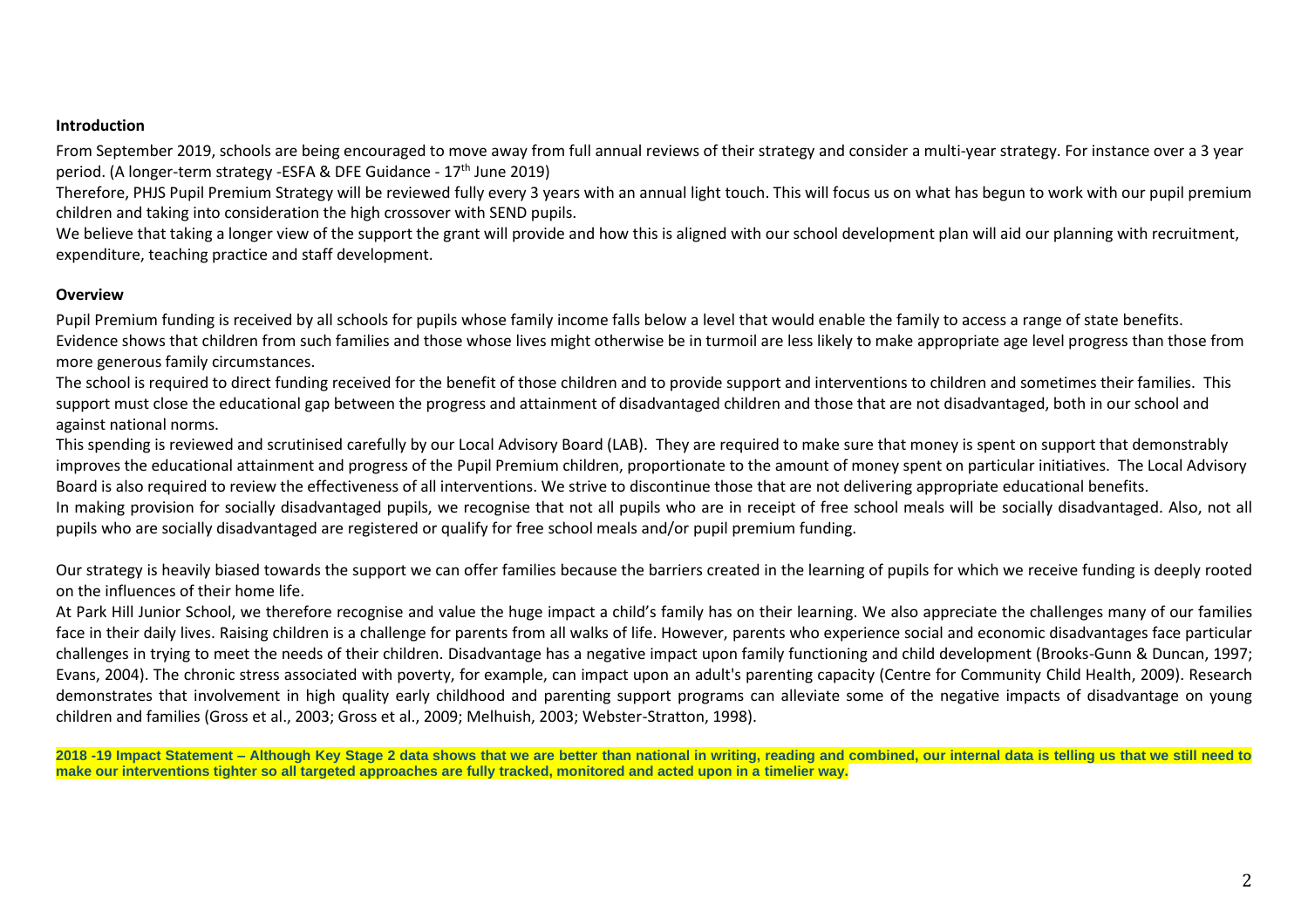### **Pupil premium strategy 2019-20: PARK HILL JUNIOR SCHOOL**

| 1. Summary information |                                |                                              |                                            |                                              |    |  |  |  |
|------------------------|--------------------------------|----------------------------------------------|--------------------------------------------|----------------------------------------------|----|--|--|--|
| <b>School</b>          | <b>Park Hill Junior School</b> |                                              | Total PP budget (based on Jan 2019 census) | £106,580                                     |    |  |  |  |
| <b>Academic Year</b>   | 2019/20                        | <b>Core Leadership Team Review Dates</b>     | 1/20; 4/20                                 | Number of pupils eligible for PP (Oct 2019)  | 65 |  |  |  |
| Total number of pupils | 368 (Oct'19)                   | Date for next annual review of this strategy | 9/2020                                     | Number of pupils eligible for PP+ (Oct 2019) |    |  |  |  |

| 2. 2018/19 Progress (Whole School) Attainment at end Key stage |                                                          |                                                 |     |     |                                   |                                  |                                      |  |
|----------------------------------------------------------------|----------------------------------------------------------|-------------------------------------------------|-----|-----|-----------------------------------|----------------------------------|--------------------------------------|--|
|                                                                | Progress for: 2018-2019 Progress<br>Measure $=$ 3 points |                                                 |     |     | <b>Attainment</b><br>Whole school | Attainment<br>(Whole School- PP) | <b>Attainment</b><br>(End Key Stage) |  |
|                                                                | Pupils eligible<br>for PP (whole<br>school)              | Pupils not eligible<br>for PP (whole<br>school) |     |     | PP<br>(Perspective Lite)          | All                              |                                      |  |
| Reading, writing and maths                                     |                                                          |                                                 | 69% | 50% | 57% (52%-Nat)                     | 57% (52%- Nat)                   |                                      |  |
| Reading                                                        | 2.7                                                      | 2.9                                             | 79% | 60% | 65% (62% - Nat)                   | 65% (63% - Nat)                  |                                      |  |
| <b>Writing</b>                                                 | 2.5                                                      | 3.0                                             | 73% | 56% | 70% (68% - Nat)                   | 70% (68% - Nat)                  |                                      |  |
| <b>Maths</b>                                                   | 2.8                                                      | 2.9                                             | 80% | 60% | 65% (68%-Nat)                     | 65% (68%- Nat)                   |                                      |  |

**Our vision at Park Hill Junior School is to ensure all adults at the school are fully aware of who these children are, what we need to do as a team to ensure these pupils' learning experience is accessible and viable.**

**3. Barriers to future attainment (for pupils eligible for PP, including high ability)**

**In-school barriers** *(issues to be addressed in school)*

1. A number of disadvantaged children arrive new to the school at a starting point other than Year 3; some are also new to the UK and are beginner English language speakers.

2. A number of disadvantaged children have Special Educational Needs. The figures for this cross over is high.

3. A number of disadvantaged children lack resilience, self-confidence and co-operation when approaching their learning, which is affecting their academic progress.

**External barriers** *(issues which also require action outside school, such as low attendance rates)*

4. **Attendance of Disadvantaged Pupils** – Based on data analysis for the 2018-19 school year, the attendance rate for disadvantaged children is slightly lower than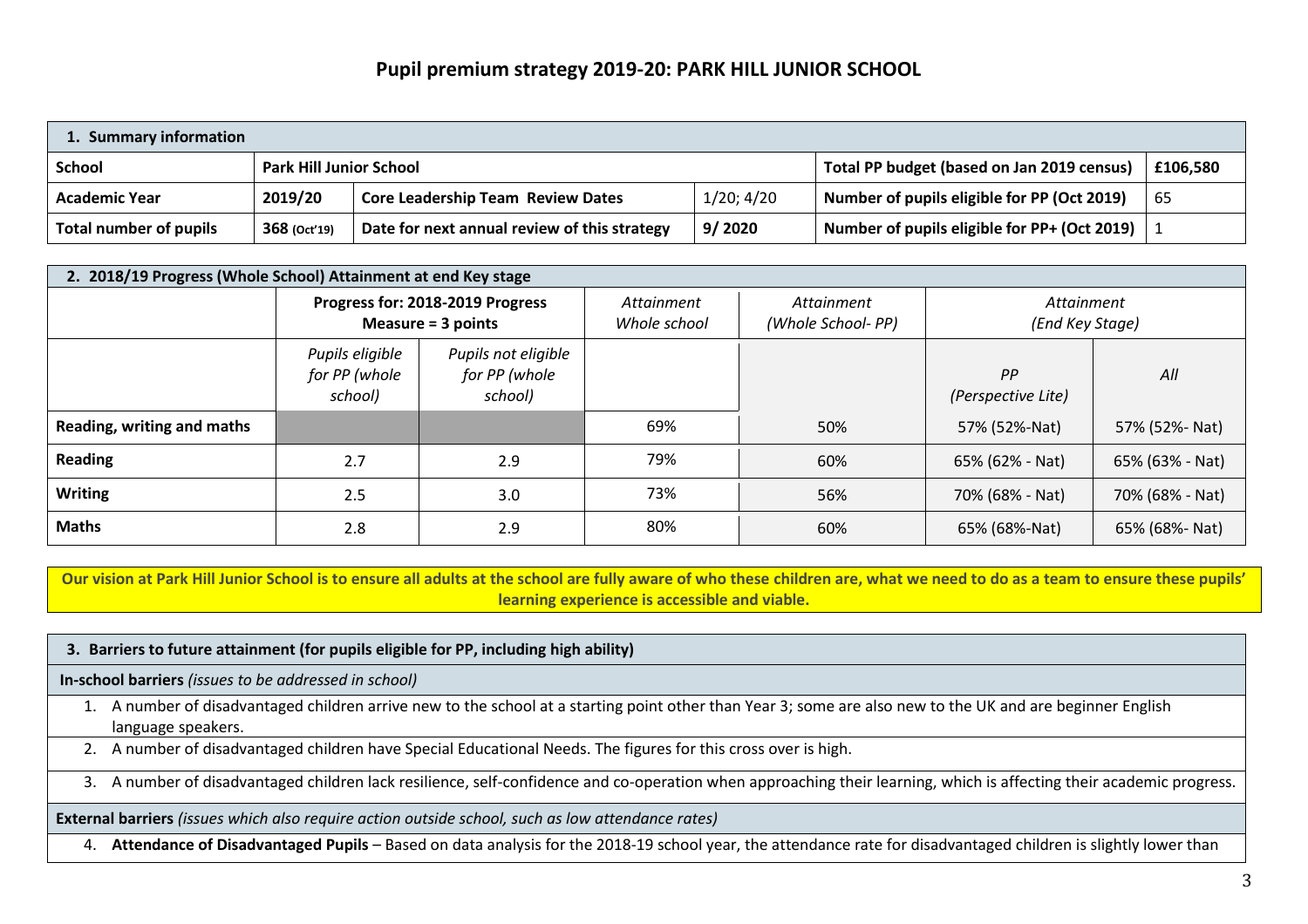|              | other children. However, without careful intervention and monitoring, the attendance of disadvantaged children can become a barrier to learning. There are a<br>number of specific, complex cases linked to attendance/disadvantaged/ SEN, which require intensive support. There is also a higher than usual mobility because<br>of the cohort of children e.g being children of Diplomats who are here in the UK for a specified period of time.                                                                                                                                                                                                                                                                                   |                                                                                                                                                                                                                                              |  |  |  |  |  |
|--------------|--------------------------------------------------------------------------------------------------------------------------------------------------------------------------------------------------------------------------------------------------------------------------------------------------------------------------------------------------------------------------------------------------------------------------------------------------------------------------------------------------------------------------------------------------------------------------------------------------------------------------------------------------------------------------------------------------------------------------------------|----------------------------------------------------------------------------------------------------------------------------------------------------------------------------------------------------------------------------------------------|--|--|--|--|--|
|              | 5. Homelessness/Temporary/Poor Quality Accommodation - There are a number of Disadvantaged children who reside in temporary, shared and often<br>overcrowded accommodation, which affect many areas of their wellbeing including attendance, punctuality and sleep deprivation. Some of these children<br>experience a number of moves across the year, often having to travel a significant distance to and from school. The risk of eviction is often imminent, increasing<br>anxiety and uncertainty for all.                                                                                                                                                                                                                     |                                                                                                                                                                                                                                              |  |  |  |  |  |
|              | 6. Lack of Resources - Some home environments lack the resources required to support children's learning. These include reading material, stationery needed to<br>complete home learning and ICT. They also include funds needed to provide items as beds, uniform and reading books. Quality time to listen to children<br>read/support them with their learning is a resource that is also often lacking.<br>Some of these families are Just About Managing, with parents earning just too much to qualify for FSM/the PPG. Whilst they are not included in the attainment<br>percentages for Disadvantaged children, this group of pupils have lower attainment and need to be considered alongside other Disadvantaged children. |                                                                                                                                                                                                                                              |  |  |  |  |  |
|              | 7. Social & Emotional Issues - resulting in low confidence and self-esteem. Often combined with broken family structures and/or trauma in the family. Often<br>combined with safeguarding and/or welfare issues.                                                                                                                                                                                                                                                                                                                                                                                                                                                                                                                     |                                                                                                                                                                                                                                              |  |  |  |  |  |
| 8.           | disparities in children's social and cultural education, which affects some disadvantaged children's confidence and aspirations.                                                                                                                                                                                                                                                                                                                                                                                                                                                                                                                                                                                                     | Cultural Capital - Because our school community is so diverse, there can be a gulf between the experiences and opportunities available to children. This creates                                                                             |  |  |  |  |  |
|              | 4. Desired outcomes                                                                                                                                                                                                                                                                                                                                                                                                                                                                                                                                                                                                                                                                                                                  |                                                                                                                                                                                                                                              |  |  |  |  |  |
|              | Desired outcomes and how they will be measured                                                                                                                                                                                                                                                                                                                                                                                                                                                                                                                                                                                                                                                                                       | Success criteria                                                                                                                                                                                                                             |  |  |  |  |  |
| A            | To narrow the attainment gap between Disadvantaged and Other children so<br>that they are at least in line with National gaps/lower.                                                                                                                                                                                                                                                                                                                                                                                                                                                                                                                                                                                                 | The attainment gap between children who are Disadvantaged and those who are<br>not is closing in all year groups.                                                                                                                            |  |  |  |  |  |
| B            | To ensure every child eligible for PPG has a package of support aimed at<br>accelerating their progress across the curriculum and supporting their mental<br>health and well-being.                                                                                                                                                                                                                                                                                                                                                                                                                                                                                                                                                  | Barriers to learning have been identified for all Disadvantaged children and<br>tailored support put in place to meet each child's unique needs, to remove their<br>barriers to learning and enable them to make academic progress.          |  |  |  |  |  |
| $\mathsf{C}$ | Increased access to clubs and extended school services for Disadvantaged<br>children - cultural capital.                                                                                                                                                                                                                                                                                                                                                                                                                                                                                                                                                                                                                             | All disadvantaged children (not just those eligible for PPG) have accessed at least<br>one club/extended services across the year - free of charge.                                                                                          |  |  |  |  |  |
| D            | Increase the number of children eligible for PPG reaching the higher standard<br>in reading, writing and maths at the end of KS2                                                                                                                                                                                                                                                                                                                                                                                                                                                                                                                                                                                                     | Attainment for the most able disadvantaged children is in line with, or above,<br>national average.                                                                                                                                          |  |  |  |  |  |
| $\mathsf E$  | To remove barriers to accessing the curriculum created by material<br>deprivation or lack of practical support received from parents.                                                                                                                                                                                                                                                                                                                                                                                                                                                                                                                                                                                                | Disadvantaged children are not prevented from completing home learning or<br>participating in extra-curricular activities/trips due to lack of funds or suitable<br>kit/equipment, or their parents' ability to provide support.             |  |  |  |  |  |
| $\mathsf F$  | Some pupils' families need effective support to enable their children to make<br>progress e.g. parenting support, support to engage with school, support with<br>their children's learning, and nurture provision.                                                                                                                                                                                                                                                                                                                                                                                                                                                                                                                   | Families feel well supported to enable their children to progress. They will<br>understand how to effectively support their child and have resources to do so.<br>Parents are signposted to services that will support them and their child. |  |  |  |  |  |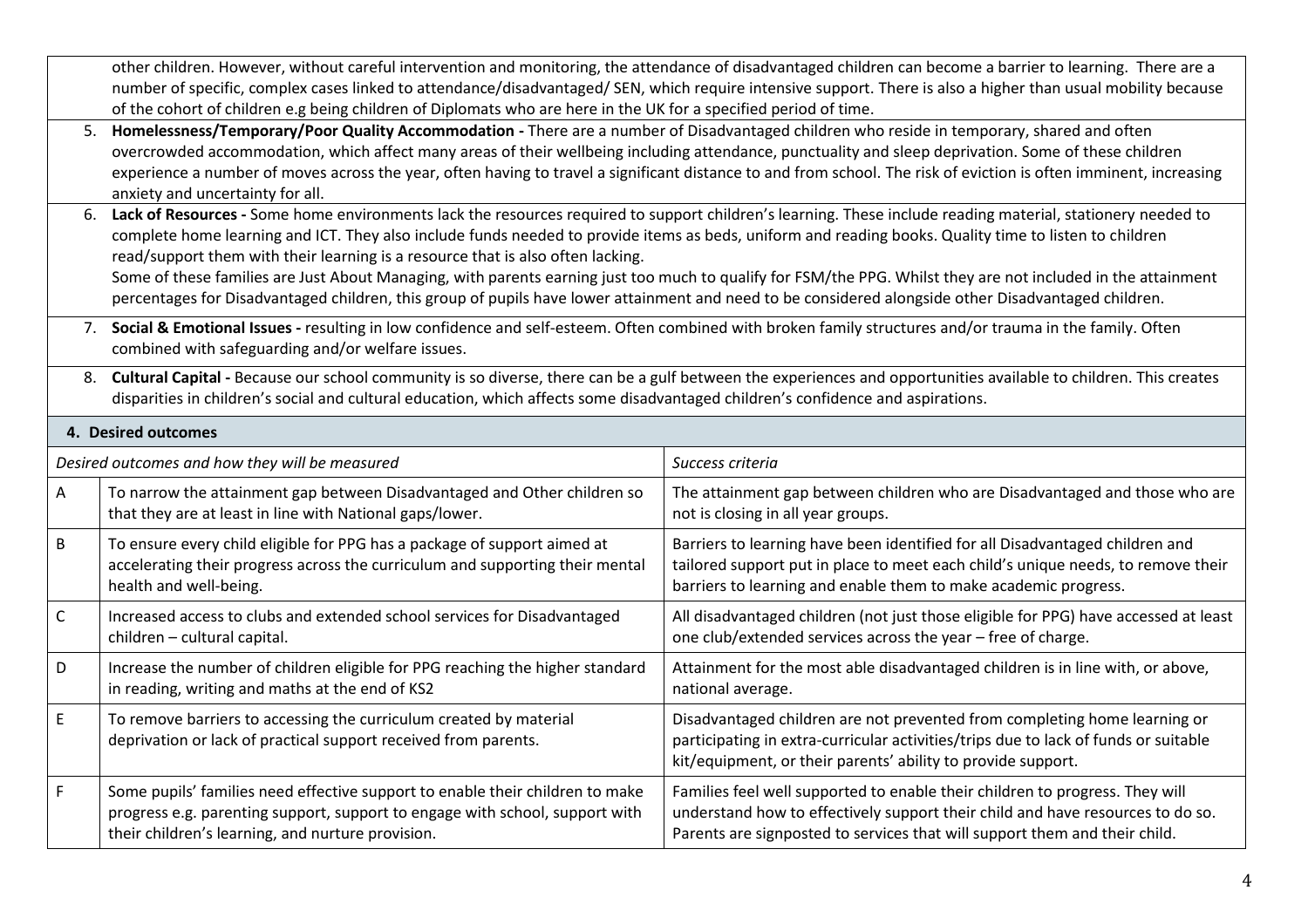### **ACADEMIC INTERVENTIONS**

| <b>Identified Barriers to</b><br><b>Learning</b>                                                                                                                                                         | <b>Rationale &amp; Targeted Approach</b>                                                                                                                                                                                                                                                                                                                                                                                                                                                                                                                                                                                                                                                                                                                                               | Tracking/<br><b>Monitoring</b>                                                                                       | <b>Estimated</b><br><b>Costs</b> | <b>Desired Outcome</b>                                                                                                                                                             |
|----------------------------------------------------------------------------------------------------------------------------------------------------------------------------------------------------------|----------------------------------------------------------------------------------------------------------------------------------------------------------------------------------------------------------------------------------------------------------------------------------------------------------------------------------------------------------------------------------------------------------------------------------------------------------------------------------------------------------------------------------------------------------------------------------------------------------------------------------------------------------------------------------------------------------------------------------------------------------------------------------------|----------------------------------------------------------------------------------------------------------------------|----------------------------------|------------------------------------------------------------------------------------------------------------------------------------------------------------------------------------|
| 1. A number of<br>disadvantaged<br>children arrive new<br>to the school at a<br>starting point other<br>than Year 3; some<br>are also new to the<br>UK and are beginner<br>English language<br>speakers. | Interventions planned/resources acquired/senior leaders<br>will address the gaps created due to some low starting<br>points. Interventions have shown better rates of progress for<br>children who attend booster classes, which specifically<br>target their needs.<br>Quality interventions from some of the most<br>$\bullet$<br>experienced members of staff including the SEND Lead<br>Teacher, YGLs, DHTs and the literacy and maths leads<br>Most experienced teachers to deliver forensically<br>$\bullet$<br>tailored interventions in small groups to accelerate<br>progress of PP children. Past experience has proven this<br>very successful.<br>EAL after school classes with EAL Leader & LSA<br>$\bullet$<br>Booster classes/Clubs in core subjects to address gaps in | Inclusion team<br>& Local<br>Advisory<br><b>Board</b><br>Member for<br>SEND/<br>Personal<br>Development<br>AHT/ SEND | £44,346<br>£1547.40              | Reduce the gap in acquisition of<br>knowledge, skills and application<br>of concepts taught across the<br>curriculum between PP and Non-<br>PP pupils.<br>Increased attainment and |
|                                                                                                                                                                                                          | basic skills<br>Targeted Easter Booster School for PP children in<br>٠<br>Reading and Maths (Maths & English Leads)<br>Booster Classes (after school) (Maths & English<br>$\bullet$<br>specialist teachers)<br>PP children targeted for Reading Fluency club<br>$\bullet$<br>(Reading Leader)<br>$\bullet$                                                                                                                                                                                                                                                                                                                                                                                                                                                                             | Lead Teacher/<br>EN + MA Leads<br>Will meet<br>termly                                                                | £500                             | progress in Maths and English at<br>KS2, so PP pupils move on to the<br>next stage of their learning with<br>the required basic skills.                                            |
| 2. A number of<br>disadvantaged<br>children have Special<br><b>Educational Needs.</b><br>The figures for this<br>PP/SEN/EAL cross<br>over is high. (%)                                                   | Quality interventions, in most cases 1:1 from some<br>$\bullet$<br>of the most experienced members of staff including<br>the SEND Lead Teacher & AHT (Inclusion)                                                                                                                                                                                                                                                                                                                                                                                                                                                                                                                                                                                                                       | AHT/ SEND<br>Lead Teacher/<br>EN + MA Leads<br>Will meet<br>termly                                                   | £537.81                          |                                                                                                                                                                                    |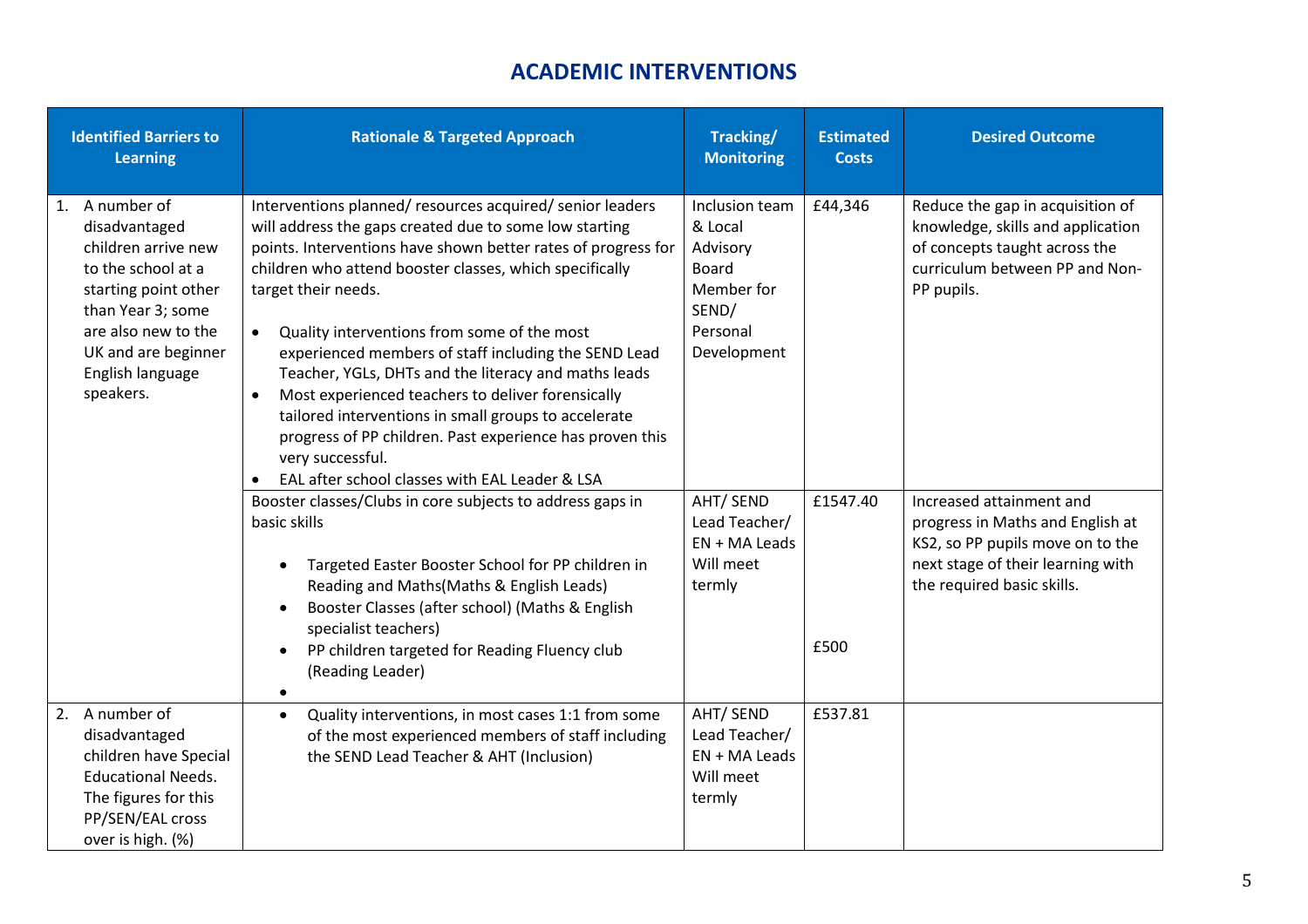| 3. A number of<br>disadvantaged<br>children lack<br>resilience, self-<br>confidence and co-<br>operation when<br>approaching their<br>learning, which is | PP pupils targeted to attend summer school to reduce the<br>gap in learning and improve their confidence and resilience<br>in tackling challenging activities especially in English and<br>maths.<br><b>Educational Visits &amp; Transport</b><br>(Evacuation, Book Week, Pantomime, Maths &<br>Science Week)                                                                                                                                                                                                                        |                                        | £537.81    | To reduce the gap in learning and<br>improve PP pupils' confidence and<br>resilience in tackling challenging<br>activities especially in English and<br>maths.<br>Increased self-confidence, greater<br>independence, better team<br>working and improved social skills |
|----------------------------------------------------------------------------------------------------------------------------------------------------------|--------------------------------------------------------------------------------------------------------------------------------------------------------------------------------------------------------------------------------------------------------------------------------------------------------------------------------------------------------------------------------------------------------------------------------------------------------------------------------------------------------------------------------------|----------------------------------------|------------|-------------------------------------------------------------------------------------------------------------------------------------------------------------------------------------------------------------------------------------------------------------------------|
| affecting their<br>academic progress.                                                                                                                    | Children will receive adult support with starting their<br>homework as well as material resources as needed to enable<br>them to complete their homework at home.<br>Homework Club - led by Year Group Leaders                                                                                                                                                                                                                                                                                                                       |                                        | £2311.20   | Children attending show a more<br>positive attitude towards their<br>learning and are able to complete<br>their home learning                                                                                                                                           |
|                                                                                                                                                          | Educational Residential for Year 4, 5 & 6<br>(Downe, Belchamps, Watersports)                                                                                                                                                                                                                                                                                                                                                                                                                                                         |                                        | £1715      | Increased self-confidence, greater<br>independence, better team<br>working and improved social skills                                                                                                                                                                   |
|                                                                                                                                                          | School visits are shown to have a positive impact on learning<br>and outcomes through providing broad and rich<br>experiences. They also promote opportunities for children to<br>learn about the world around them and to experience and<br>explore future interests/employment.<br>SLT will give PP Pupils the support, resources and<br>intervention that they require to be able to access<br>school visits so that they can have access to and<br>benefit from experiences on offer regardless of their<br>financial situation. | DHT (BA) & HT<br>will review<br>termly | £1000      | Enter their secondary school<br>phase with confidence and<br>developed social skills                                                                                                                                                                                    |
|                                                                                                                                                          | Many parents tell us that they need help with supporting<br>their children's learning at home.<br>CGP books for disadvantaged children across the<br>school                                                                                                                                                                                                                                                                                                                                                                          |                                        | £996       | Parents enabled to support their<br>child(ren) at home                                                                                                                                                                                                                  |
|                                                                                                                                                          |                                                                                                                                                                                                                                                                                                                                                                                                                                                                                                                                      | <b>SUB TOTAL</b>                       | £53,521.22 |                                                                                                                                                                                                                                                                         |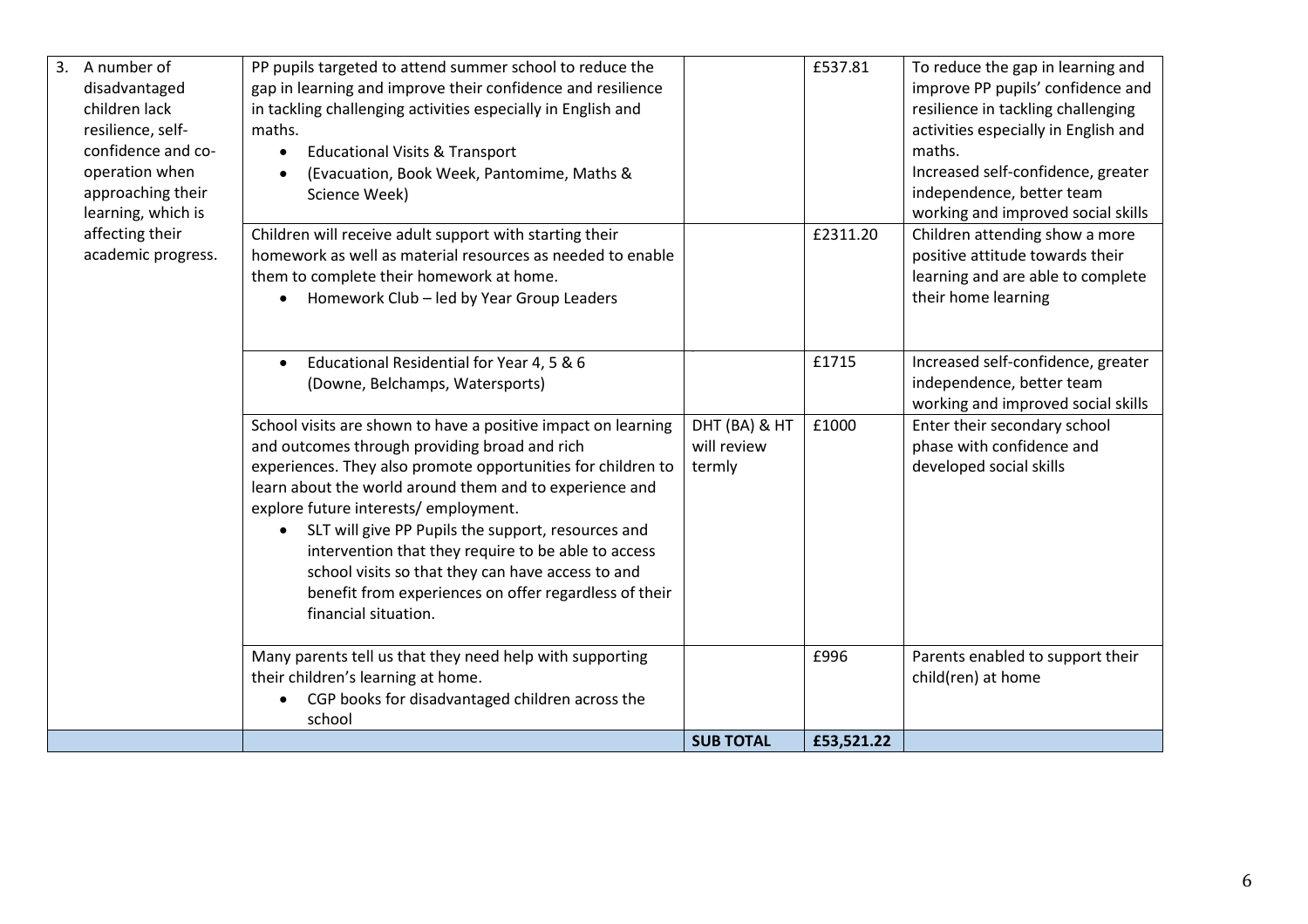# **SOCIAL, EMOTIONAL & WELLBEING INTERVENTIONS**

| <b>Identified Barriers to Learning</b>                                                                                                                                                                                                                                                                                                                                                                                           | <b>Rationale &amp; Targeted Approach</b>                                                                                                                                                                                                                                                                                                                                                                                                                                                                                                                                                                                                                                                    | Tracking/<br><b>Monitoring</b>              | <b>Estimated</b><br><b>Costs</b> | <b>Desired outcome</b>                                                                                                                                                                                                               |
|----------------------------------------------------------------------------------------------------------------------------------------------------------------------------------------------------------------------------------------------------------------------------------------------------------------------------------------------------------------------------------------------------------------------------------|---------------------------------------------------------------------------------------------------------------------------------------------------------------------------------------------------------------------------------------------------------------------------------------------------------------------------------------------------------------------------------------------------------------------------------------------------------------------------------------------------------------------------------------------------------------------------------------------------------------------------------------------------------------------------------------------|---------------------------------------------|----------------------------------|--------------------------------------------------------------------------------------------------------------------------------------------------------------------------------------------------------------------------------------|
| 4. Attendance of<br><b>Disadvantaged Pupils</b><br>Based on data analysis for the<br>2018-19 school year, the<br>attendance rate for<br>disadvantaged children is<br>slightly lower than other<br>children. This can create a<br>barrier to learning. There are a<br>number of specific, complex<br>cases linked to<br>attendance/disadvantaged/<br>SEN, which require intensive<br>support.<br>Mobility - children of diplomats | Focused work on improving attendance and punctuality of<br>vulnerable pupils.<br>Previous years have shown that targeting/supporting parents<br>has been a successful intervention and resulted in better<br>attendance and punctuality.<br>Improved attendance and punctuality enables children to fully<br>access their learning and accelerate levels of progress and<br>attainment.<br>Change to a more proactive specialist Education Welfare<br>$\bullet$<br>Officer (EWO) to work with pupils and their families so as<br>to improve attendance in order to accelerate levels of<br>levels of engagement for pupils that are vulnerable to<br>progress and attainment.               | DHT and<br><b>EWO</b><br>meet<br>weekly     | £4600                            | Improved attendance and<br>punctuality. Children are in<br>school, on time ready to learn<br>Disadvantaged pupils'<br>attendance will be in line with<br>Non-Disadvantaged Pupils                                                    |
| 5.<br>Homelessness/Temporary/Poor<br><b>Quality Accommodation</b><br>There are a number of<br>Disadvantaged children who<br>reside in temporary, shared and<br>often overcrowded<br>accommodation, which affect<br>many areas of their wellbeing<br>including attendance,<br>punctuality and sleep<br>deprivation. Some of these<br>children experience a number of<br>moves across the year, often                              | School Counsellor to provide targeted support for<br>$\bullet$<br>families and counselling for individual pupils with BESD<br>The school based - Family support worker to support<br>$\bullet$<br>children and their families to overcome difficulties at<br>home and/or BESD barriers to learning and promote<br>wellbeing and develop and support children's emotional,<br>social and behavioural needs and to support the children<br>through difficult times, e.g. transition or family<br>difficulties.<br>Use of a trained mentor to work with identified pupils<br>$\bullet$<br>with specific emotional needs to set clear targets and to<br>discuss their learning and development. | DHT ((BA) to<br>track using<br>the B&V Tool | £15,188<br>£2000                 | Children are more able to<br>focus and engage with their<br>learning thereby alleviating or<br>reducing that barrier to<br>learning.<br>Children understand clearly<br>what they are trying to learn<br>and what is expected of them |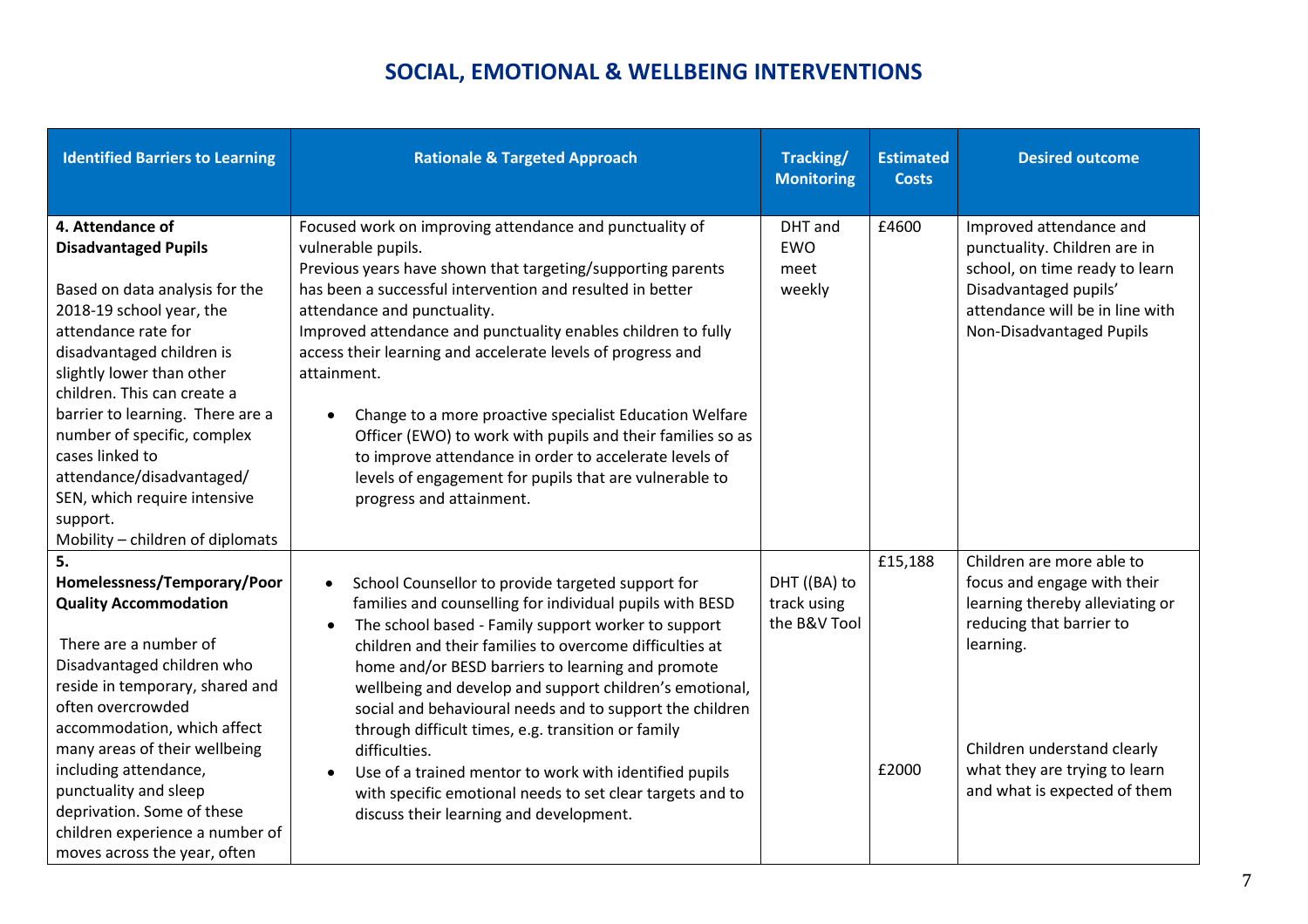| having to travel a significant<br>distance to and from school.<br>The risk of eviction is often<br>imminent, increasing anxiety<br>and uncertainty for all.                                                                                                                                                                                                                                                                                                                                                                                                                                                                                                                                                                                                                                      |                                                                                                                                                                                                                                                                                                                                                                                                                                                                                                                                                                                                                                                                                                                   |                                       |              |                                                                                                                                                                                                                                                                        |
|--------------------------------------------------------------------------------------------------------------------------------------------------------------------------------------------------------------------------------------------------------------------------------------------------------------------------------------------------------------------------------------------------------------------------------------------------------------------------------------------------------------------------------------------------------------------------------------------------------------------------------------------------------------------------------------------------------------------------------------------------------------------------------------------------|-------------------------------------------------------------------------------------------------------------------------------------------------------------------------------------------------------------------------------------------------------------------------------------------------------------------------------------------------------------------------------------------------------------------------------------------------------------------------------------------------------------------------------------------------------------------------------------------------------------------------------------------------------------------------------------------------------------------|---------------------------------------|--------------|------------------------------------------------------------------------------------------------------------------------------------------------------------------------------------------------------------------------------------------------------------------------|
| 6. Lack of Resources -<br>Some home environments lack<br>the resources required to<br>support children's learning.<br>These include reading material,<br>stationery needed to complete<br>home learning and ICT. They<br>also include funds needed to<br>provide items as beds, uniform<br>and reading books. Quality time<br>to listen to children<br>read/support them with their<br>learning is a resource that is also<br>often lacking.<br>Some of these families are Just<br>About Managing, with parents<br>earning just too much to qualify<br>for FSM/the PPG. Whilst they<br>are not included in the<br>attainment percentages for<br>Disadvantaged children, this<br>group of pupils have lower<br>attainment and need to be<br>considered alongside other<br>Disadvantaged children. | Places provided in breakfast club and after school club will help<br>improve attendance, punctuality and social skills.<br>Eating breakfast has been associated with improved academic<br>outcomes, improved concentration, increased school attendance<br>and punctuality and improved behaviour at school.<br>Targeted places at breakfast club and/or after school club for<br>children/families who need it to improve attendance and<br>attitudes to learning<br>Where possible provide uniform and personal care items<br>$\bullet$<br>(including clothing for trips/ residentials) for vulnerable<br>Children<br>Provide personal hygiene items for some pupils that require<br>$\bullet$<br>that support. | AHT to track<br>and monitor<br>termly | £600<br>£500 | Children have a good start to<br>the school day with a healthy<br>breakfast and take part in a<br>range<br>To ensure that children have<br>their protection and<br>safeguarding commitments met<br>of enrichment activities and be<br>confident to join in activities. |
|                                                                                                                                                                                                                                                                                                                                                                                                                                                                                                                                                                                                                                                                                                                                                                                                  |                                                                                                                                                                                                                                                                                                                                                                                                                                                                                                                                                                                                                                                                                                                   | <b>SUB TOTAL:</b>                     | £22,388      |                                                                                                                                                                                                                                                                        |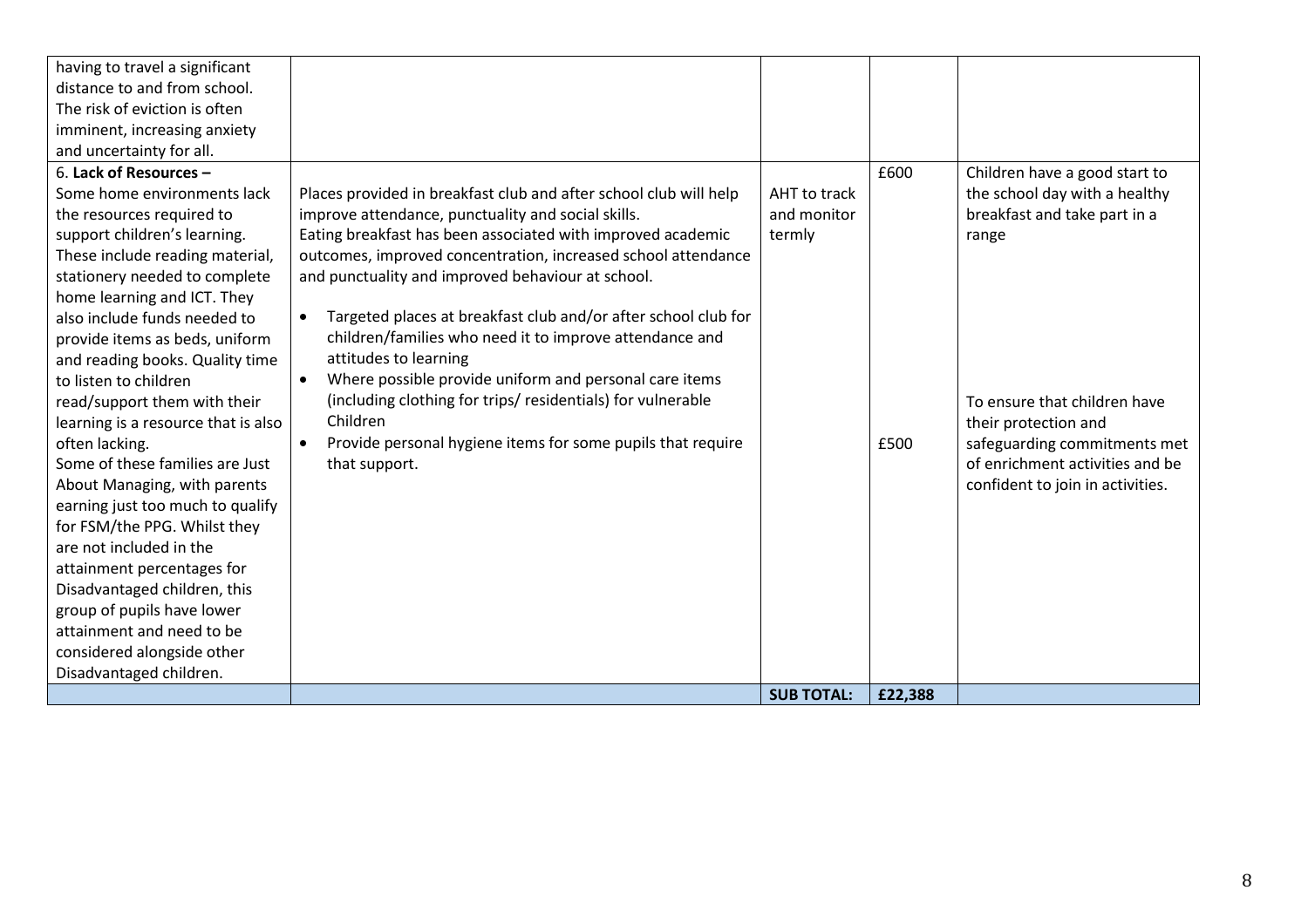## **ENRICHMENT INTERVENTIONS & SUPPORT FOR FAMILIES**

| <b>Identified Barriers to</b><br><b>Learning</b>                                                                                                                                                                                                                                                  | <b>Rationale &amp; Targeted Approach</b>                                                                                                                                                                                                                                                                                                                                                                                                                                                                                                                                                                                                                                                    | Tracking/<br><b>Monitoring</b>            | <b>Estimated</b><br><b>Cost</b> | <b>Desired outcome</b>                                                                                                                                                                                      |
|---------------------------------------------------------------------------------------------------------------------------------------------------------------------------------------------------------------------------------------------------------------------------------------------------|---------------------------------------------------------------------------------------------------------------------------------------------------------------------------------------------------------------------------------------------------------------------------------------------------------------------------------------------------------------------------------------------------------------------------------------------------------------------------------------------------------------------------------------------------------------------------------------------------------------------------------------------------------------------------------------------|-------------------------------------------|---------------------------------|-------------------------------------------------------------------------------------------------------------------------------------------------------------------------------------------------------------|
| 6b. Some of these families<br>are Just About Managing,<br>with parents earning just<br>too much to qualify for<br>FSM/the PPG. Whilst they<br>are not included in the<br>attainment percentages<br>for Disadvantaged<br>children, this group of<br>pupils have lower<br>attainment and need to be | To support the development of children's social and cultural education<br>as well as their knowledge of the arts and healthy eating<br>To experience new activities and access opportunities that might<br>otherwise not be available to children and to make friendships.<br>Ensure after school activities and clubs are available to all PP<br>$\bullet$<br>pupils, so they develop skills both practically and socially and to<br>make friendships<br>To support the development of children's skills and talents in an<br>extended learning time<br>Tollo football before, lunch time and after school<br>J'aimies Gym after school                                                    | AHT to track<br>and monitor<br>termly     | £1000                           | Children develop a<br>stronger network of<br>friends and increase social<br>ability and confidence                                                                                                          |
| considered alongside other<br>Disadvantaged children.                                                                                                                                                                                                                                             | Given an opportunity for PP pupils to take part in Music lessons<br>$\bullet$<br>to develop skills and confidence and overcome certain<br>confidence barriers<br>PP children targeted to take part in Enrichment activities to<br>increase their range of experiences like:<br>Sculpture club<br>$\circ$<br>Grub club<br>$\circ$<br>Hakuna Matata (nurture club)<br>$\circ$                                                                                                                                                                                                                                                                                                                 | DHT (QE) to<br>track and<br>monitor       | £300<br>£250                    | Children receive the<br>enrichment opportunities<br>according to their needs<br>Children have a well-<br>rounded education that<br>inspires motivation and<br>aspirations and increases<br>their confidence |
| 7. Social & Emotional<br>Issues - resulting in low<br>confidence and self-<br>esteem. Often combined<br>with broken family<br>structures and/or trauma<br>in the family. Often<br>combined with<br>safeguarding and/or<br>welfare issues.                                                         | Monday Breakfast Club provided for vulnerable children by<br>$\bullet$<br>invitation. Run by Family Support Worker who is able to support<br>practical, social and emotional needs to ensure pupils get the best<br>start to their day and week.<br>Parenting groups offering parents half-termly programmes in<br>$\bullet$<br>building positive families and supporting children's learning at home.<br>Thursday mornings and repeated after school.<br>Parents' drop-in 'surgery' where our trained FSW can offer expertise<br>in welfare provision and parenting. Includes home visits where<br>needed.<br>Free after-school club places for children of parents attending<br>$\bullet$ | DHT (BA) &<br>AHT to track<br>and monitor | £15564.78                       | Parents are supported to<br>access services that will<br>support them and their<br>child.                                                                                                                   |